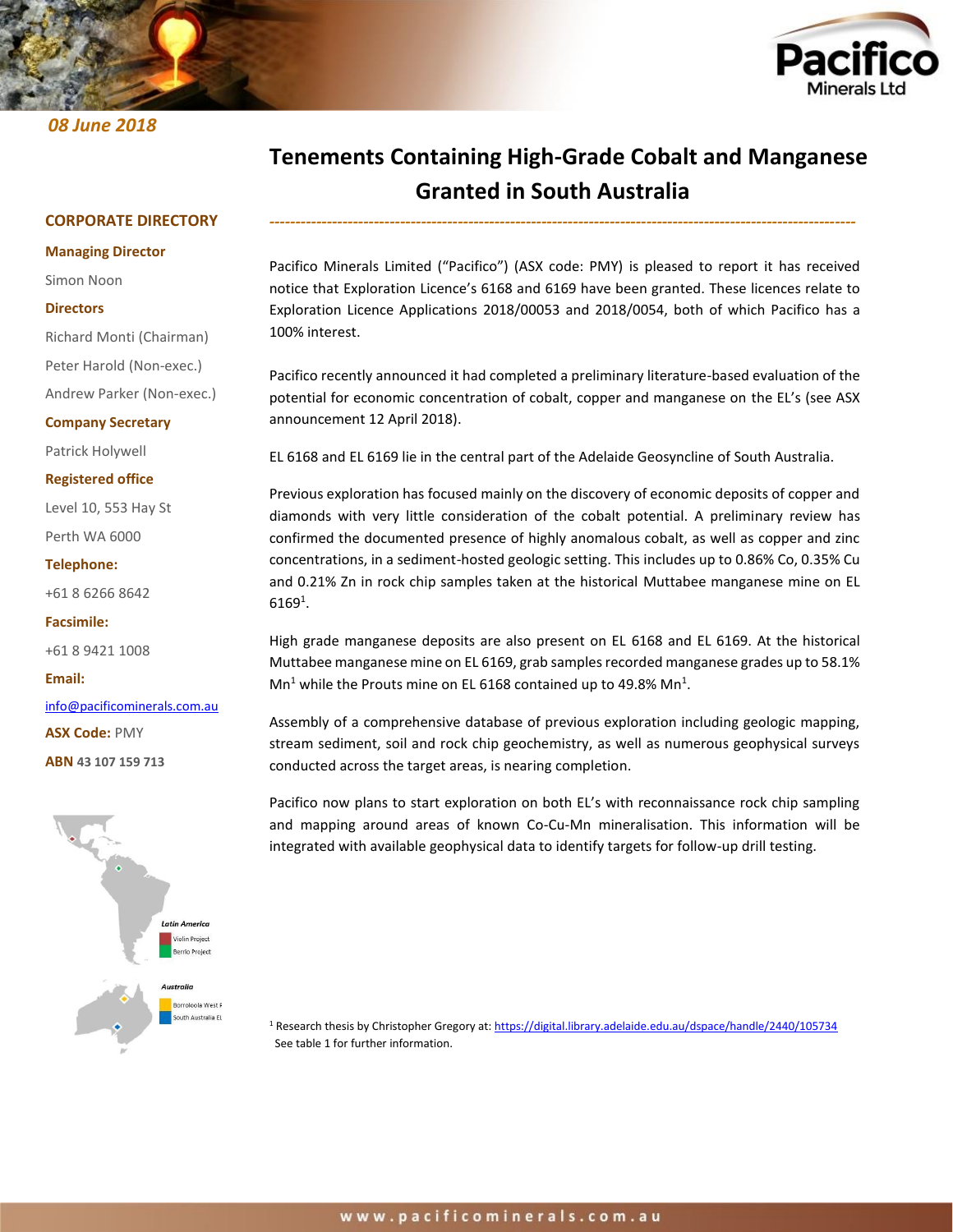



Figure 1 - Pacifico's EL Applications, Geology Map and Sample Locations

|                  | Prospect Sample ID Latitude Longitude % Mn % Co % Cu % Zn |                    |                     |      |                           |                        |  |
|------------------|-----------------------------------------------------------|--------------------|---------------------|------|---------------------------|------------------------|--|
| Prouts           | 895-W5                                                    | $-32.2723$ 138.414 |                     |      | 49.8 0.0113 0.1503 0.0222 |                        |  |
| Muttabee 895-113 |                                                           |                    | $-32.5022$ 138.4044 | 53.5 |                           | $0.8626$ 0.3539 0.2134 |  |
| Muttabee 895-161 |                                                           |                    | $-32.5022$ 138.4044 | 58.1 |                           | $0.0074$ 0.012 0.0098  |  |

| Table 1 - Sample locations and grades recorded |
|------------------------------------------------|
|------------------------------------------------|

## *Cautionary Statement:*

- The Exploration Results have not been reported in accordance with the JORC Code 2012;
- A Competent Person has not done sufficient work to disclose the Exploration Results in accordance with the JORC Code 2012; and
- It is possible that following further evaluation and/or exploration work, that the confidence in the prior reported Exploration Results may be reduced when reported under the JORC Code 2012.

## *For further information or to be added to our electronic mailing list please contact:*

Simon Noon (Managing Director) Phone: +61 (0)8 6266 8642 Email: [info@pacificominerals.com.au](mailto:info@pacificominerals.com.au)